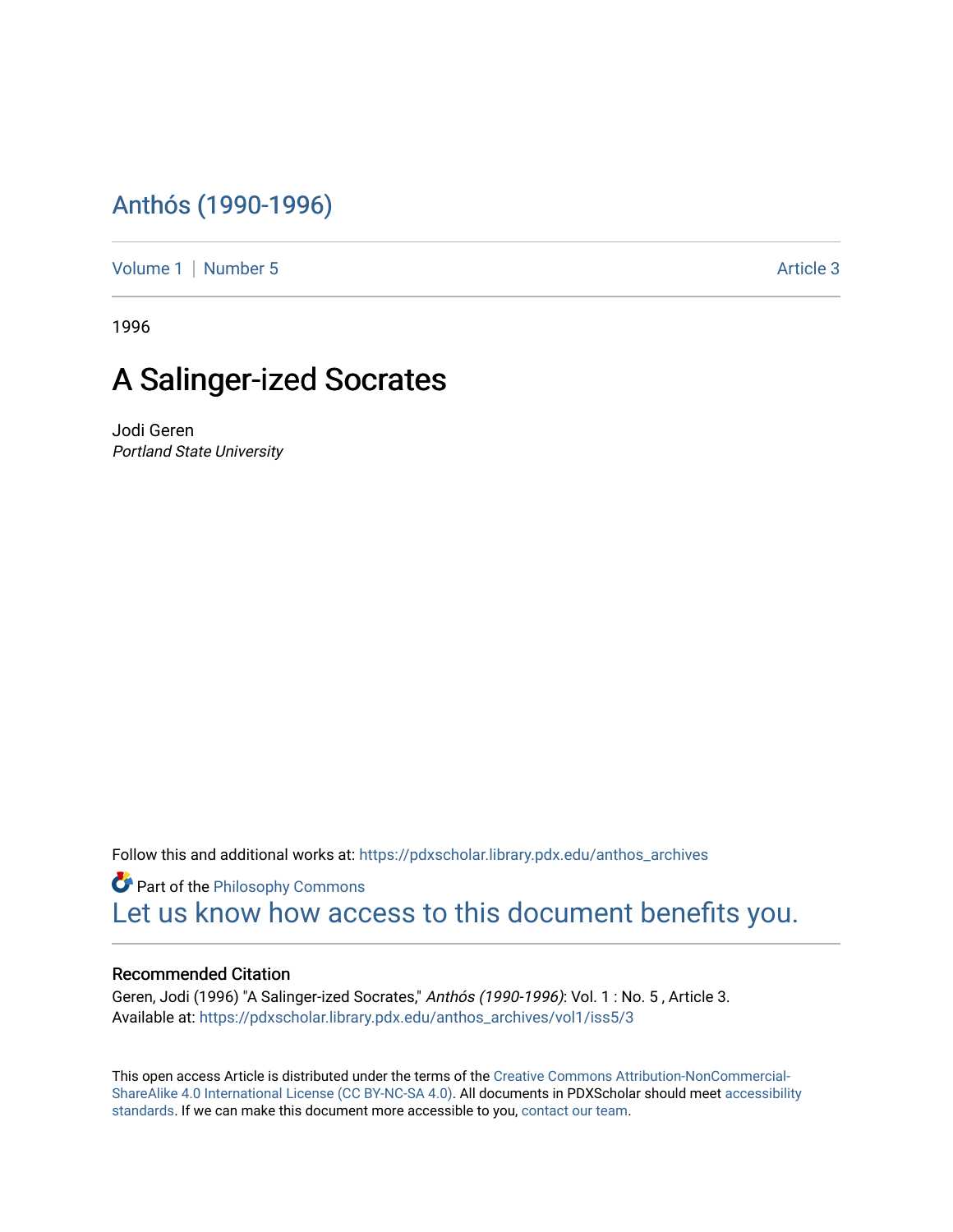## **A Salinger-ized Socrates**

*Jodi Geren* 

Blood red flares of contempt and antagonism, deep blues of *agon* and competition, hazy grays of silence and implication, and the eternal green of an epic dialogue contribute to the ironic, ambiguous, and often xenophobic portrait of a wartime Athens painted by Plato in the *Corgias.* Without a definitive time frame, the characters of the dialogue assume a legendary status; heroic and nearly divine, they mythologize the Socratic conflict. In the *Corgias,* Plato has created his own epic Achilles or Odysseus in Socrates, but he is a Socrates misplaced and isolated. In this ancient account of a contemporary gang fight, rhetoric is used as the cloak of proper conduct, ironically leaving the rhetorician silent and the anti-hero a professed, evangelistic, but incompetent communicator.

Plato, opens the *Corgias* with many characters in dialogue and conversation, focusing the first dialogue on Socrates and Gorgias. As the dialogue progresses, Socrates becomes increasingly biting and sarcastic toward the commentary given by Gorgias. As Socrates' attitude is insistent and relentless, the dialogue takes on the appearance of a harangue; Socrates, the questioner, gradually silences Gorgias, the famous rhetorician. With the exception of his interruption of the next dialogue between Socrates and Polus, Gorgias is silent, denied life in the remaining discussions of rhetoric and power. The irony presented by this silence is perhaps the most riveting aspect of Plato's work, and it seems that Plato has largely identified and given a red flag to the irony of the *Corgias* by naming it for the silenced rhetorician. In this work focusing on language and the spoken word, ironies abound in the implications of what is left unsaid.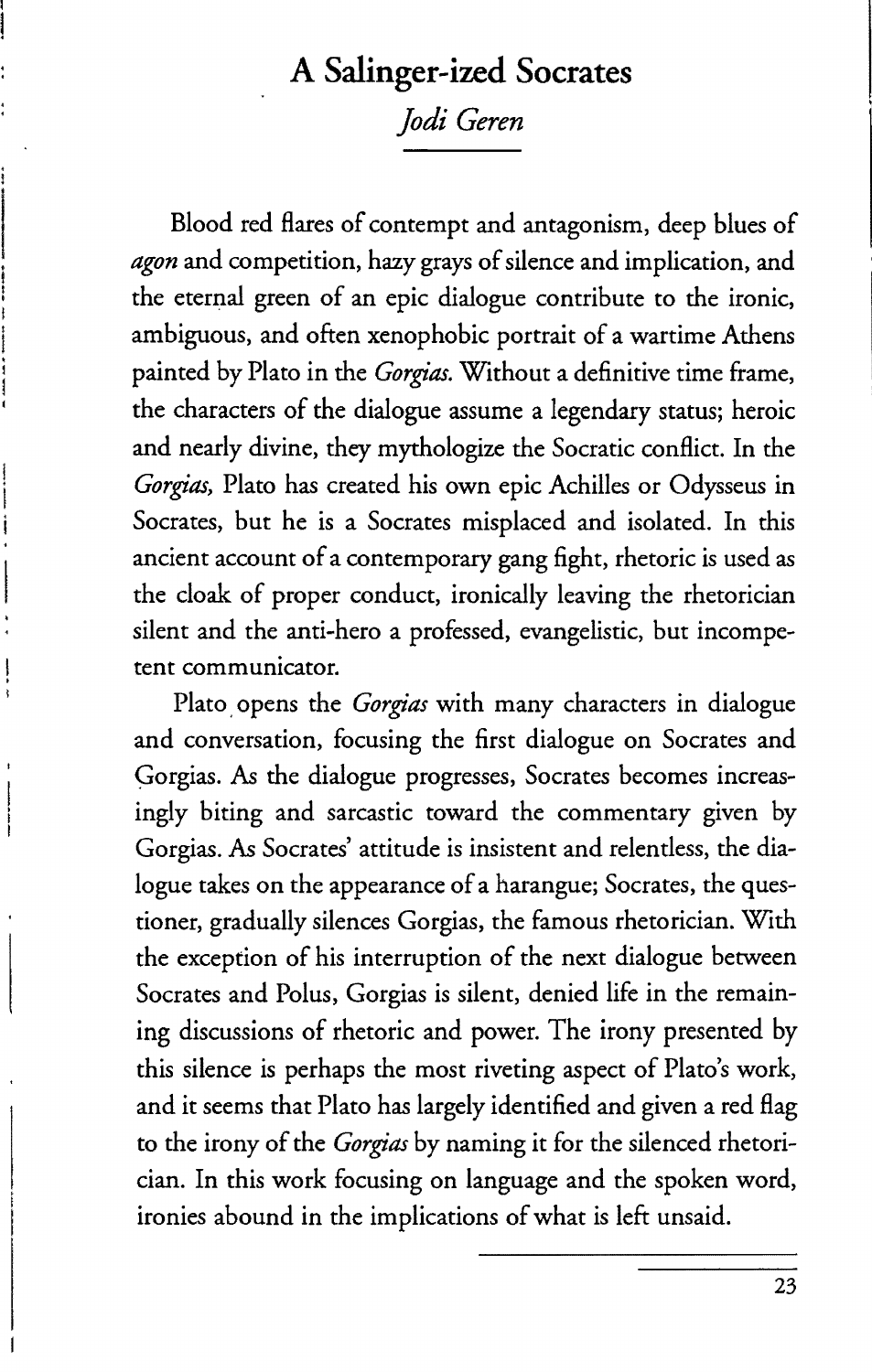The main focus in the dialogue on what is not said, merely implied, seems to rest with those in opposition to Socrates-Polus, Chaerephon, and Callides. Plato seems to skirt their definite oppositions, giving only an ambiguous idea that strife exists in the city-state. Arguments and disagreements range over flattery to rhetoric, yet in each discourse, Socrates is given the role of teacher, questioner, or dominator of the conversation. The remaining characters have little opportunity to explain themselves or challenge Socrates, with the exception of Callicles, thus making their positions hazy at best. It is at this point in the dialogue that Plato seems to encourage the audience to investigate the implied language of the character's ambiguity, rather than maintaining a focus on what is spoken. Plato reveals that as far as Socrates is concerned, much cannot be said simply because Socrates lacks the skills of communication.

A close and thorough examination of character silence and implication reveals antagonism and ambiguity on several levels. Most ambiguous throughout the dialogue, perhaps, is the questionable time frame. Plato gives no exact dates of when the work is occurring, and it is grossly out of place for the time it is suspected to have been written. This lends to the dialogue aspects of the timeless epic or saga. From the levels of competition and antagonism throughout the work, one may infer a setting of a wartime Athens, thus creating characters larger than human with incredible longevity. Not only does the ambiguous time frame affect the characters, but also the Socratic conflict and the contradictions present in the irony of Socrates. Socrates, the main speaker throughout the dialogue, is not a communicator. As the work progresses, he becomes more evidently an individual soul, a social outcast, and an incompetent politician grossly misplaced in a city-state so extremely focused on social good. Socrates' inability to interact socially is especially compounded as he is an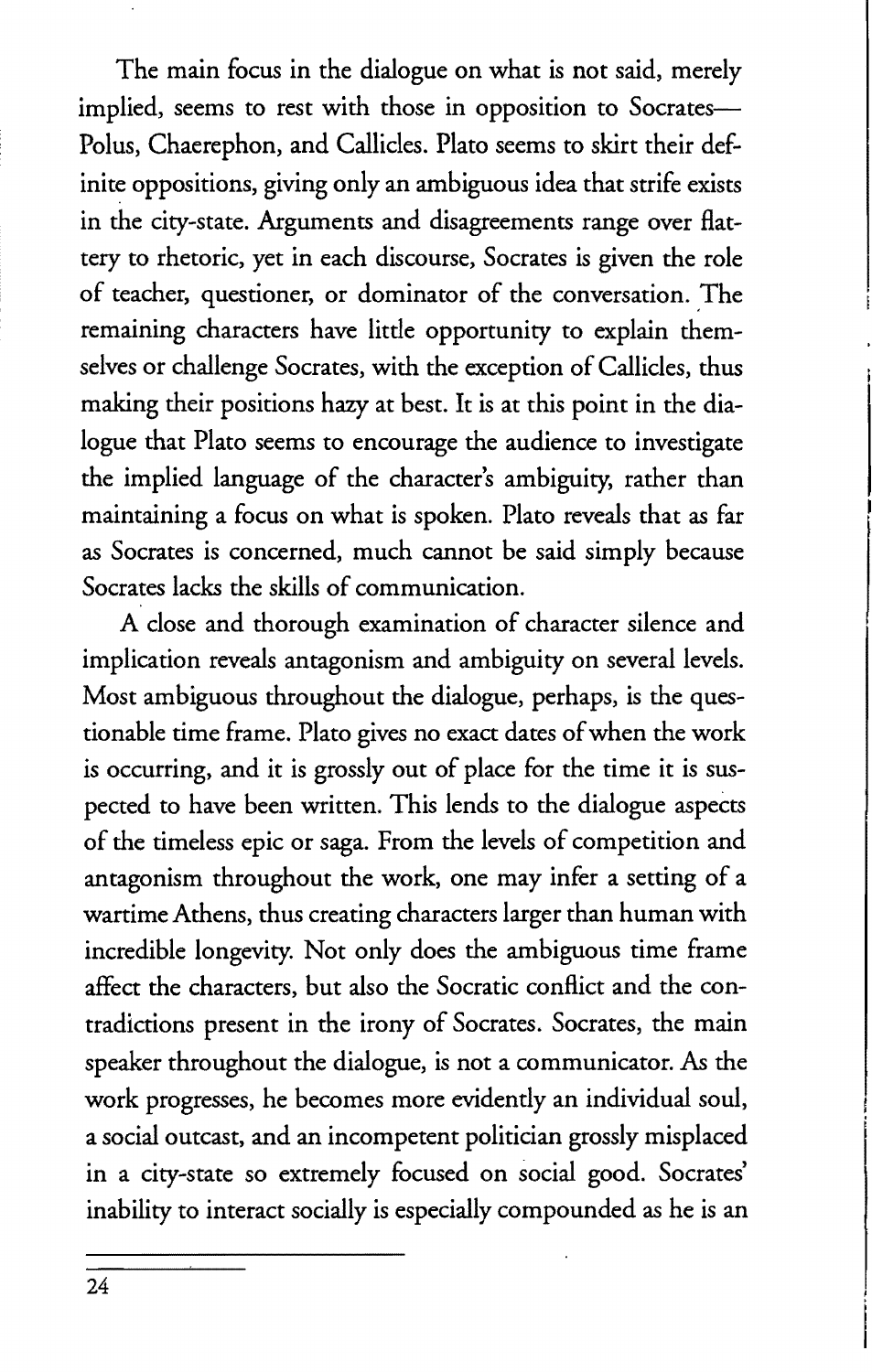aristocrat, thus making him a member of the ruling class ideally most intent on the community. As in the silencing of Gorgias, Plato seems to be addressing the ironic nature of the dialogue, as well as creating a clear view of the battle between factions in strife-filled Athens. Plato manages to clash sophist with aristocrat throughout Callicles' argument and discussion with Socrates. It is in this final dialogue that previous disagreements compound, revealing the xenophobia and conflict present in the attitudes of the city-state.

With the aid of the ambiguous time frame, Plato is able to mythologize the Socratic conflict through Socrates in his direct clash with the sophistic characters in the dialogue. Plato takes Socrates through a near systematic sneering or silencing of each character, beginning with Gorgias and ending with Callicles. He compares Polus' logic and examples to that of a woman and cookery and, in the final phase of the dialogue, hardly leaves room for Callicles to respond to his last four speeches. Plato chooses to paint Socrates as the apparent victor with the final words of the dialogue, but also adds the irony that he seems to have lost his reason, compounded with the aspect that no one seems to agree with or understand him. This primary level of antagonism gives insight into the political situation of Athens, as well as illustrating the fear with which Socrates regards outsiders; primarily Polus, Gorgias, and Callicles. It is in his last speeches that Socrates becomes breathless and eager to prevail over Callicles, the foreigner, who seems to promote the well being of the city state in comparison to Socrates, the isolated aristocrat.

A second layer of antagonism functioning in the *Gorgias* goes beyond the political situation of Athens and into the social culture. Although many aspects of each realm overlap, Plato makes the social ramifications of political strife evident in the characters. It is in the examinations of the social climate of the society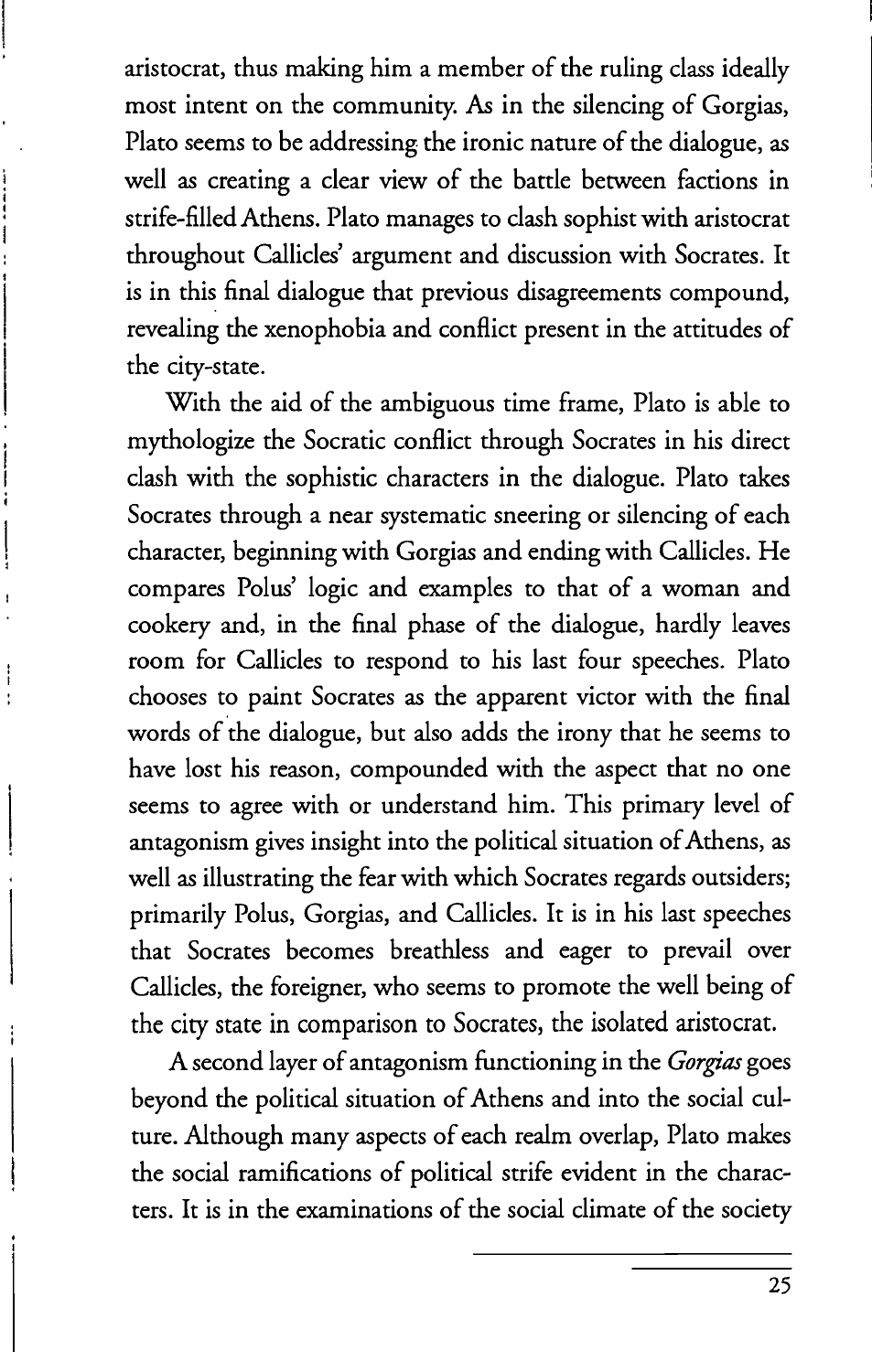that the parallel of a gang fight might be drawn. Plato establishes two main aspects in the dialogue that receive the most disagreement and cutting responses from each faction within the context of the work. Each are founded at the level of an ironic Socrates battling the remaining characters concerning the community vs. the individual, and the aristocrat vs. the sophist. Plato seems to found the argument of community and individual on two levels. Not only is Socrates discussing and arguing on his own against the community of characters, but he is essentially solitary in the larger picture of the city-state. Alienated with a capital sentence he insists on carrying out-much to the dismay of his fellow citizens-Socrates cements the idea of the individual soul in direct clash with the community. Plato continues this clash into the realm of the aristocrat and the sophist, again employing irony to distort any simple conclusions drawn by the reader. Socrates takes the role of aristocrat, loath to change or adopt the technical governing skills of the sophists. It becomes evident that Plato's use of irony rests with Socrates and Gorgias, the two characters who struggle with what cannot be said in this dialogue of rhetoric. Socrates, the aristocrat and leader by his birthright, cannot communicate or function socially, and Gorgias, the rhetorician, is allowed only silence and denied life throughout the work.

The final level of antagonism rests in the Greek emphasis on *agon.* Throughout the dialogue, the characters seem to compete for control of the discussion or for the satisfaction of attaining a contradiction from a specific line of questioning. As competition and prowess are aspects of the social culture within the citystate embedded deep within community life, Plato easily integrates *agon* with disagreements and main themes throughout the dialogue. However, he compounds the competition of the *Gorgias* with the uncertain time frame, and produces *agon* on